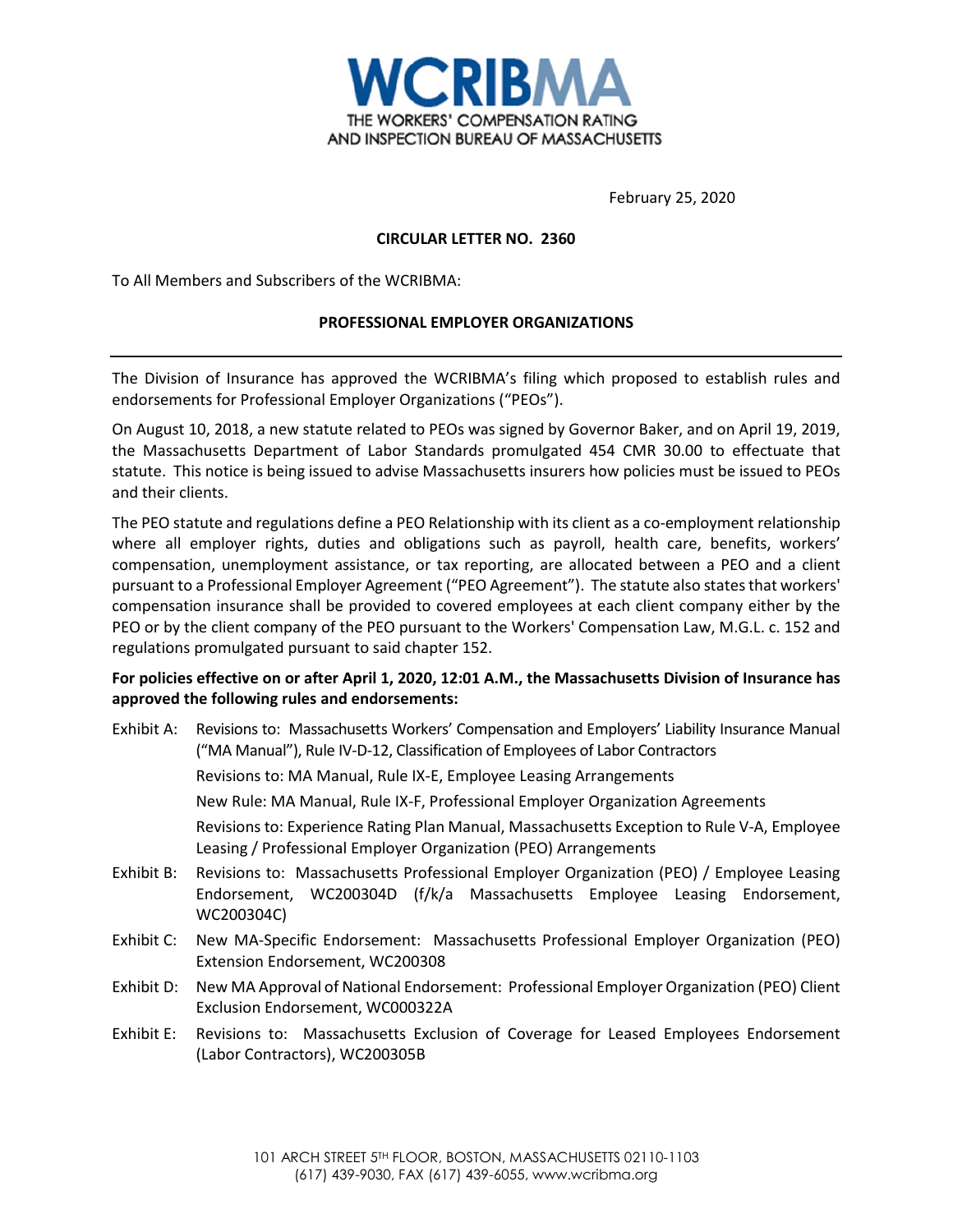Exhibit F: New MA-Specific Notes on: Alternate Employer Endorsement, WC000301

Exhibit G: Revisions to: Client of Labor Contractor Supplemental Application

Exhibit H: Revisions to: Labor Contractor Supplemental Application

These newly approved rules and endorsements provide for the following:

# **Policy Issuance and Endorsement Use:**

- For PEO Agreements that allocate the responsibility of obtaining workers' compensation insurance **to the PEO**, Rule IX-F-1 of the MA Manual states:
	- The PEO must obtain a separate policy for each client to whom it 'leases' employees; and each such policy shall have the **Massachusetts Professional Employer Organization (PEO)/Employee Leasing Endorsement, WC200304D**, attached to restrict the policy's coverage to the employees it leases to the client named on the endorsement.
- For PEO Agreements that allocate the responsibility of obtaining workers' compensation insurance **to the client**, Rule IX-F-2 of the MA Manual states:
	- The client shall obtain a policy in its own name and attach the **Massachusetts Professional Employer Organization (PEO) Extension Endorsement, WC200308**, to restrict the policy's coverage to the employees leased from the PEO.
- If the client of a PEO or employee leasing company ("ELC") has a separate policy in its own name to insure the employees that it pays directly, that policy shall contain the **Professional Employer Organization (PEO) Client Exclusion Endorsement, WC000322A**, to exclude the employees 'leased' from the PEO or ELC.
- Any PEO or ELC that has a policy to insure its Massachusetts employees that it does not lease out to client companies must attach the **Massachusetts Exclusion of Coverage for Leased Employees Endorsement (Labor Contractors), WC200305B**, to said policy.

# **Cancellations and Non-renewals:**

- For any policy issued to a PEO or ELC that has the Massachusetts Professional Employer Organization (PEO) /Employee Leasing Endorsement**,** WC200304D attached, that is issued a notice of cancellation or nonrenewal, the following shall apply:
	- The PEO or ELC shall notify, by certified mail and within ten days of the receipt of such notice, the client company of the cancellation or nonrenewal.
- For any policy issued to a client of a PEO that has the Massachusetts Professional Employer Organization (PEO) Extension Endorsement, WC200308, attached, that is issued a notice of cancellation or nonrenewal, the following shall apply:
	- The client shall notify, by certified mail and within ten days of the receipt of such notice, the PEO of the cancellation or nonrenewal.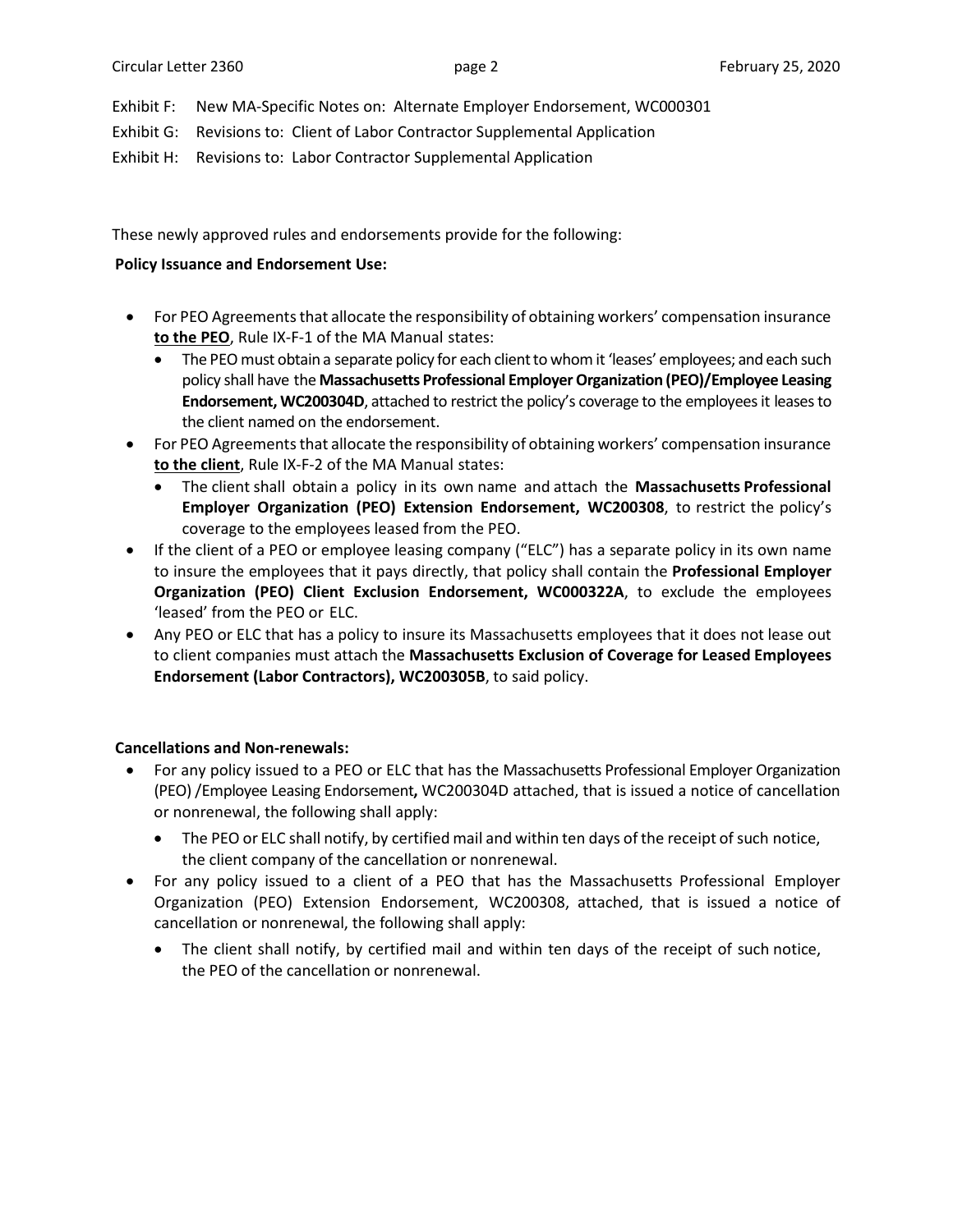## **Premium Audits:**

- Insurers shall audit all PEO and ELC policies with the Massachusetts Professional Employer Organization (PEO)/Employee Leasing Endorsement, WC200304D or the Massachusetts Exclusion of Coverage for Leased Employees Endorsement (Labor Contractors), WC200305B attached within 90 days of the policy effective date and may conduct interim audits thereafter. The purpose of such audits will be to determine whether all classifications, experience modification factors, and estimated payrolls utilized with respect to the development of the premium charged to the PEO or ELC are appropriate.
- Insurers shall audit all client policies with the Massachusetts Professional Employer Organization (PEO) Extension Endorsement, WC200308, attached within 90 days of the policy effective date and may conduct interim audits thereafter. The purpose of such audits will be to determine whether all classifications, experience modification factors, and estimated payrolls utilized with respect to the development of the premium charged to the client are appropriate.

# **Experience Ratings:**

- The payroll and loss experience from policies of ELCs and PEOs with the Massachusetts Professional Employer Organization (PEO)/Employee Leasing Endorsement, WC200304D attached shall be combined with the experience of the client company for purposes of calculating an experience modification. The experience modification so calculated shall be applied to the client company's policy and all policies maintained for it by an ELC or PEO.
- The payroll and loss experience from policies of clients of PEOs with the Massachusetts Professional Employer Organization (PEO) Extension Endorsement, WC200308 attached shall be combined with the experience of the client company for purposes of calculating an experience modification. The experience modification so calculated shall be applied to the client company's own policy, and on policies obtained to insure leased employees.

As a follow-up to WCRIBMA's Circular Letter 2338, dated September 28, 2018, the WCRIBMA will be issuing a separate circular letter providing detailed instructions on the issuance and the reporting of policies issued to employee leasing companies, professional employer organizations, staffing firms and temporary employment agencies.

Revised endorsements and Massachusetts manual pages will be available on our website at [www.wcribma.org.](http://www.wcribma.org/)

Please contact Dan Crowley at 617.646.7594 or [dcrowley@wcribma.org](mailto:dcrowley@wcribma.org) or Christine Cronin at 617-646 7544 or [ccronin@wcribma.org](mailto:ccronin@wcribma.org) with any questions.

> DANIEL M. CROWLEY, CPCU Vice President – Customer Services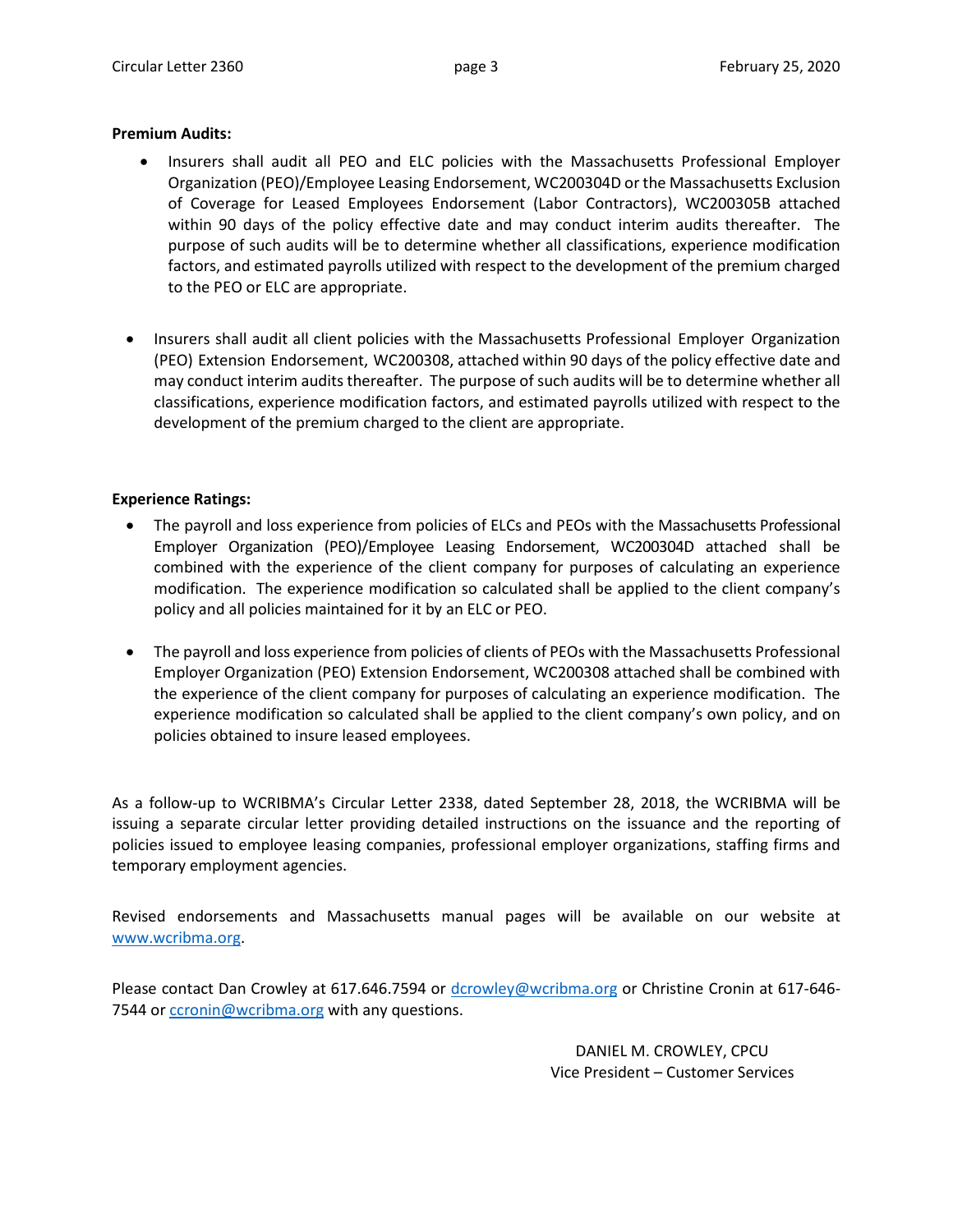# MASSACHUSETTS WORKERS' COMPENSATION & EMPLOYERS LIABILITY INSURANCE MANUAL

# RULE IV. CLASSIFICATIONS, D. ASSIGNMENT OF CLASSIFICATIONS, 12. CLASSIFICATION OF EMPLOYEES OF LABOR CONTRACTORS

The payroll of risks operating as labor contractors who provide employees to client companies, such as employee leasing companies, professional employer organizations, staffing firms, and temporary employment agencies, shall be assigned to the classifications that would have applied if the employees were employed directly by the client companies.

#### RULE IX. SPECIAL CONDITIONS OR OPERATIONS AFFECTING COVERAGE AND PREMIUM

#### E. EMPLOYEE LEASING ARRANGEMENTS

Workers' Compensation Insurance Requirements Applicable to Employee Leasing Companies and Their Client Companies.

## 1. Purpose and Scope

The purpose of 211 CMR 111.00 is to ensure that any entity which is defined as an employee leasing company, as provided in 211 CMR 111.02 (Rule IX‐E‐2), properly obtains workers' compensation insurance coverage for itself and all of its employees leased to another entity, and that premium paid for the coverage for such leased employees is commensurate with the exposure and anticipated claim experience.

## 2. Definitions

As used below in this Rule, the following words will have the meanings indicated in 211 CMR 111.00:

Client Company. A person, association, partnership, corporation or other entity located or having operations in Massachusetts that utilizes workers provided by a lessor through an employee leasing arrangement.

Commissioner. The Commissioner of Insurance appointed pursuant to M.G.L. c. 6 §26, or his or her designee.

Employee Leasing Arrangement. An arrangement whereby one business entity provides workers to another business entity under a contract, whether or not in writing, that retains for the lessor a substantial portion of personnel management functions, such as payroll, direction and control of workers, and the right to hire and fire those workers provided by such lessor; provided, however, that the leasing arrangement is long term and not an arrangement to provide the lessee temporary help services during seasonal or unusual conditions, such as temporary skill shortages or temporary special assignments and projects. Any such arrangement to provide workers on a long-term basis shall be construed to be pursuant to a contract and subject to the provisions of 211 CMR 111.00

Employee Leasing Company or Leasing Company. A sole proprietorship, partnership, corporation or other form of business entity whose business consistslargely of providing workersto one or more client companies by means of employee leasing arrangements.

#### 3. Responsibility for Purchase and Maintenance of Separate Policies

It shall be the responsibility of the employee leasing company to purchase and maintain a separate policy providing standard workers' compensation and employers' liability insurance for each client company. The experience of all of the workers leased to a client company shall be combined with the experience of the client company for purposes of calculating an experience modification. The experience modification so calculated shall be applied to the client company's policy and all policies maintained for it by a leasing company or leasing companies. Each policy written to cover leased employees shall be issued to the employee leasing company as the named insured. The client company shall be identified thereon by the attachment of an appropriate endorsement indicating that the policy provides coverage for leased employees in accordance with Massachusetts law. The endorsement shall, at a minimum, provide for the following: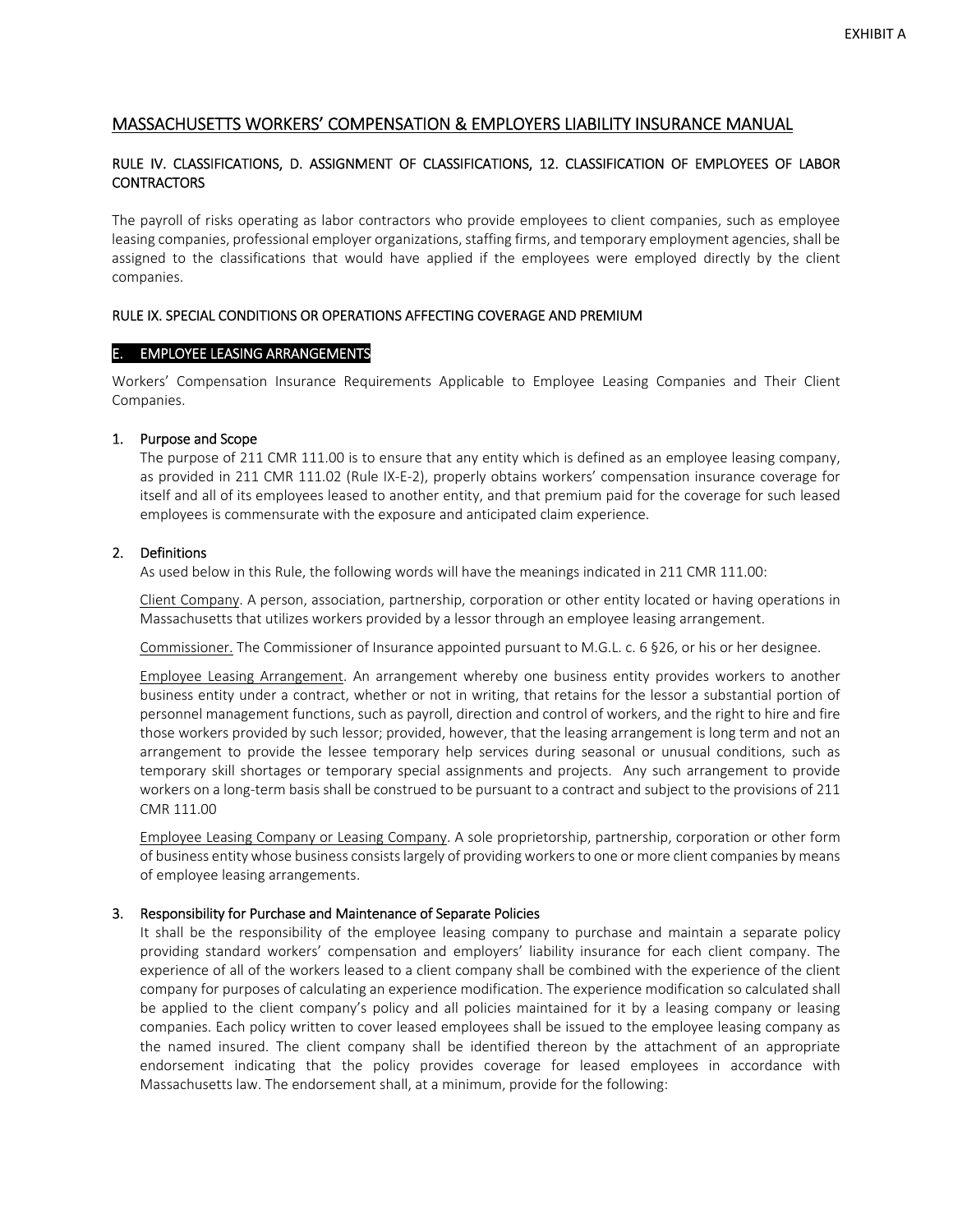- (1) Coverage under the policy shall be limited to the named insured's employees leased to the client company;
- (2) The experience of the employees leased to the particular client company shall be separately maintained;
- (3) Cancellation of the policy shall not affect the rights and obligations of the named insured as an employee leasing company with respect to any other workers' compensation and employers' liability policy issued to the named insured.

Use Massachusetts Professional Employer Organization (PEO) / Employee Leasing Endorsement WC 20 03 04 when the named insured is an employee leasing company. This endorsement applies only with respect to those employees of the employee leasing company named in Item 1 of the Information Page of the policy provided to the client company shown in the Schedule of the endorsement, under an employee leasing arrangement.

Use Massachusetts Exclusion of Coverage for Leased Employees Endorsement (Labor Contractor) WC 20 03 05 to provide coverage to the employee leasing company for any of its Massachusetts employees that it does not lease out to client companies, including employees provided to client companies on a temporary basis. Such non‐leased employees are protected under a separate policy.

# 4. Obligations of Employee Leasing Company to Insurer

- (1) The insurer or any rating organization licensed under M.G.L. C. 152, § 52C may take all reasonable steps to ascertain exposure under each policy issued to the employee leasing company and collect the appropriate premium by requiring:
	- (a) A complete description of employee leasing company operations;
	- (b) Periodic reporting of client company payroll, classifications, experience rating modification factors, and jurisdictions with exposure. This reporting may be supplemented by a requirement to submit Internal Revenue Service Form 941 or its equivalent on a quarterly basis, and such other payroll reporting forms as may be required by federal and state regulatory authority;
	- (c) Physical inspection of client company premises pursuant to M.G.L. c. 152, § 64;
	- (d) Audit of employee leasing company operations.
- (2) The employee leasing company shall maintain and furnish to the insurer sufficient information to permit the calculation of an experience modification factor by the rating organization licensed under M.G.L. c. 152, § 52C for each client company. Such information shall include:
	- (a) The client company's corporate or trade name and address;
	- (b) The client company's taxpayer or employer identification number;
	- (c) A listing of the names, addresses and Social Security numbers of all leased employees associated with each client company, the applicable classification code and payroll; and
	- (d) Claim information.

# 5. Obligations of Client Company

- (1) Nothing in 211 CMR 111.00 shall have any effect on the statutory obligation of a client company to secure workers' compensation coverage for employees not provided, supplied or maintained by an employee leasing company pursuant to an employee leasing arrangement.
- (2) A client company shall not be eligible for coverage pursuant to a workers' compensation policy issued to the employee leasing company if the client company owes its current or prior insurer any premium for workers' compensation insurance.

## 6. Policy Cancellation or Nonrenewal

- (1) Any violation of 211 CMR 111.03 or 111.04 (Rules IX‐E‐3 & 4) shall be considered fraud or material misrepresentation pursuant to M.G.L. c. 152, § 55A, M.G.L. c. 398, § 84, and grounds for cancellation or nonrenewal, provided that the employee leasing company has been provided 30 days to cure the violation.
- (2) With respect to any workers' compensation insurance policy issued or renewed pursuant to 211 CMR 111.03 (Rule IX-E-3), for which notice has been received that such policy will be cancelled or nonrenewed, the leasing company shall notify the client, by certified mail and within ten days, of the receipt of such notice.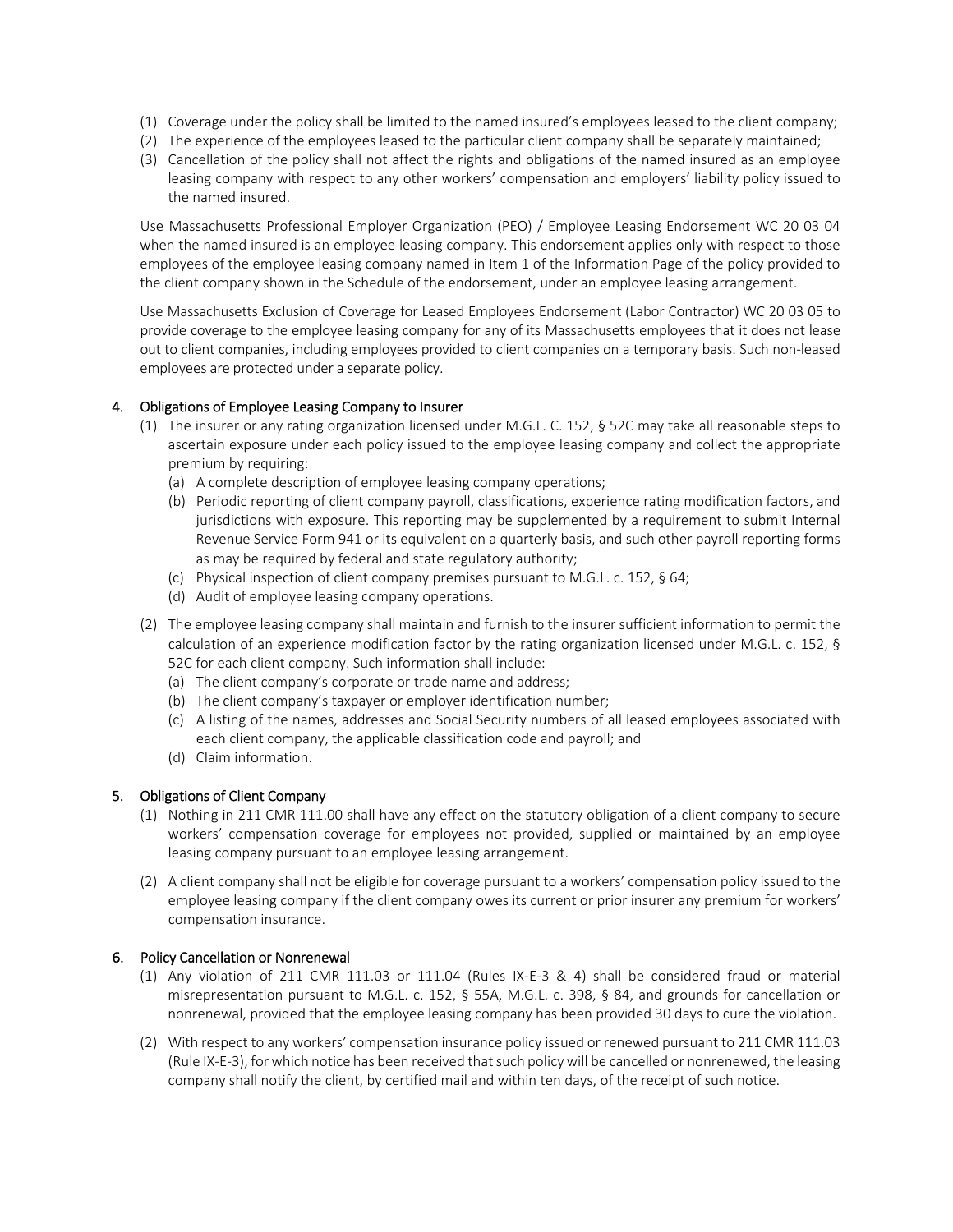## 7. Insurer Audit

Insurers shall audit policies issued or renewed pursuant to 211 CMR 111.03 (Rule IX‐E‐3) within 90 days of the policy effective date and may conduct interim audits thereafter. The purpose of the audit will be to determine whether all classifications, experience modification factors and estimated payrolls utilized with respect to the development of the premium charged to the employee leasing company are appropriate.

## F. PROFESSIONAL EMPLOYER ORGANIZATION AGREEMENTS

The Massachusetts Department of Labor Standards has promulgated Regulation 454 CMR 30.00, Professional Employer Organization Regulations. Those Regulations allow the Professional Employer Organization ("PEO") to have a co-employment relationship with its Client, and to allocate by mutual agreement in the Professional Employment Agreement, the responsibility of obtaining workers' compensation insurance to either the PEO or the client.

## 1. When Workers' Compensation Responsibilities Have Been Allocated to the PEO

When the responsibility of obtaining workers' compensation insurance has been allocated to the PEO, as set forth in M.G.L. c. 149 § 199 and in 454 CMR 30.00, the requirements set forth in 211 CMR 111.00 shall be applicable to the PEO, to the client of the PEO, and to the insurer of the PEO as follows. In the following sections, the terms 'leased employees' and 'leased workers' are used to describe the employees provided by the PEO to the client company.

## a. Responsibility for Purchase and Maintenance of Separate Policies

It shall be the responsibility of the PEO to purchase and maintain a separate policy providing standard workers' compensation and employers' liability insurance for each client company. The experience of all of the workers leased to a client company shall be combined with the experience of the client company for purposes of calculating an experience modification. The experience modification so calculated shall be applied to the client company's policy and all policies maintained for it by any PEO or leasing company. Each policy written to cover leased workers shall be issued to the PEO as the named insured. The client company shall be identified thereon by endorsement.

Use Massachusetts Professional Employer Organization (PEO) / Employee Leasing Endorsement WC 20 03 04 when the responsibility of obtaining workers' compensation insurance is allocated to the PEO. This endorsement restricts the policy's coverage so it only insures the employees leased from the PEO to the client company named on the endorsement.

Use Massachusetts Exclusion of Coverage for Leased Employees Endorsement (Labor Contractor) WC 20 03 05 to provide coverage to the PEO for any of its Massachusetts employees that it does not lease to client companies, including employees provided to client companies on a temporary basis. Such non‐leased employees are protected under a separate policy.

## b. Obligations of PEO to Insurer

The insurer or any rating organization licensed under M.G.L. C. 152, § 52C may take all reasonable steps to ascertain exposure under each policy issued to the PEO and collect the appropriate premium by requiring:

- (1) A complete description of the PEO's operations;
- (2) Periodic reporting of client company payroll, classifications, experience rating modification factors, and jurisdictions with exposure. This reporting may be supplemented by a requirement to submit Internal Revenue Service Form 941 or its equivalent on a quarterly basis, and such other payroll reporting forms as may be required by federal and state regulatory authority;
- (3) Physical inspection of client company premises pursuant to M.G.L. c. 152, § 64;
- (4) Audit of PEO operations.

The PEO shall maintain and furnish to the insurer sufficient information to permit the calculation of an experience modification factor by the rating organization licensed under M.G.L. c. 152, § 52C for each client company. Such information shall include: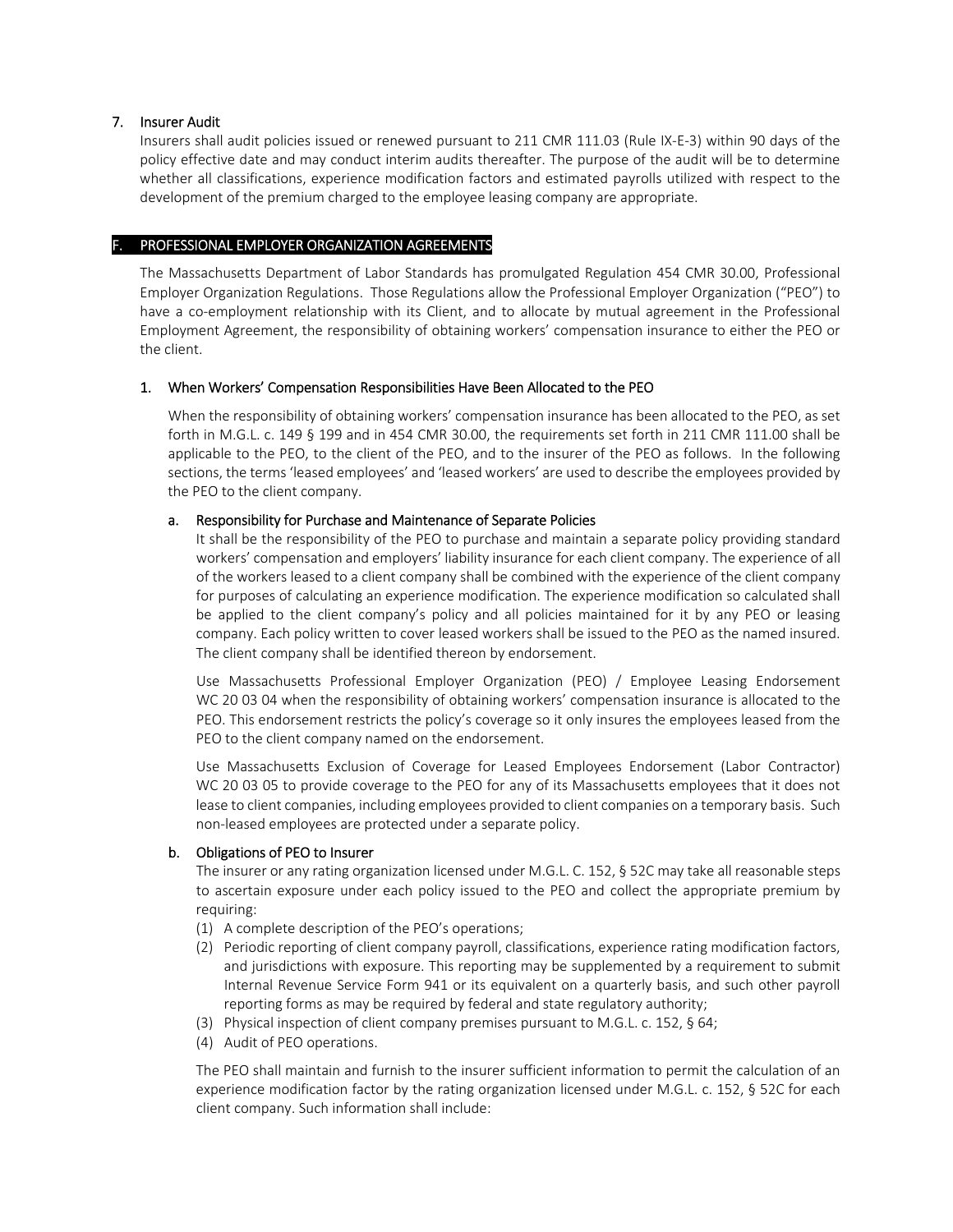- (1) The client company's corporate or trade name and address;
- (2) The client company's taxpayer or employer identification number;
- (3) A listing of the names, addresses and Social Security numbers of all leased employees associated with each client company, the applicable classification code and payroll; and
- (4) Claim information.

#### c. Obligations of Client Company

Nothing in this Manual or Rule shall have any effect on the statutory obligation of a client company to secure workers' compensation coverage for employees not provided, supplied or maintained by a PEO pursuant to a PEO Agreement that allocates workers' compensation responsibilities to the PEO.

A client company of a PEO shall not be eligible for coverage pursuant to a workers' compensation policy issued to the PEO if the client company owes its current or prior insurer any premium for workers' compensation insurance.

#### d. Policy Cancellation or Nonrenewal

With respect to any workers' compensation insurance policy issued or renewed to a PEO for employees it provides to a client company, for which the PEO has received notice that such policy will be cancelled or non‐renewed, the PEO shall notify the client, by certified mail and within ten days of the receipt of such notice, the receipt of such notice.

#### e. Insurer Audit

Insurers shall audit all policies issued to PEOs within 90 days of the policy effective date and may conduct interim audits thereafter. The purpose of the audit will be to determine whether all classifications, experience modification factors and estimated payrolls utilized with respect to the development of the premium charged to the PEO are appropriate.

#### 2. When Workers' Compensation Responsibilities Have Been Allocated to the Client Company

When the responsibility of obtaining workers' compensation insurance has been allocated to the client company, as set forth in M.G.L. c. 149 § 193-203 and in 454 CMR 30.00, the requirements shall be as follows. In the following sections, the terms 'leased employees' and 'leased workers' are used to describe the employees provided by the PEO to the client company.

#### a. Responsibility for Purchase and Maintenance of a Separate Policy

It shall be the responsibility of the client company to purchase and maintain a separate policy providing standard workers' compensation and employers' liability insurance for the employees it leases from the PEO. Each policy written to cover such employees shall be issued to the client company as the named insured. The PEO shall be identified thereon by endorsement.

Use Massachusetts Professional Employer Organization (PEO) Extension Endorsement WC 20 03 08 when the responsibility of obtaining workers' compensation insurance is allocated to the client. This endorsement restricts the policy's coverage so it only insures the employees leased from the PEO, that is named on the endorsement, to the client company, who is the named insured on the policy.

Use Professional Employer Organization (PEO) Client Exclusion Endorsement WC 00 03 22 on a policy issued in the client's name to insure those employeesit pays directly, to exclude coverage for employees it leases from the PEO. The employees that the client pays directly are protected under a separate policy.

#### b. Obligations of Client Company

Premium will be charged for the workers that the client leases from the PEO. The client company must obtain from the PEO and furnish to the insurer a complete payroll record of the leased workers provided by the PEO to satisfy the insured employer's obligations under Part Five (Premium), C‐2 (Remuneration).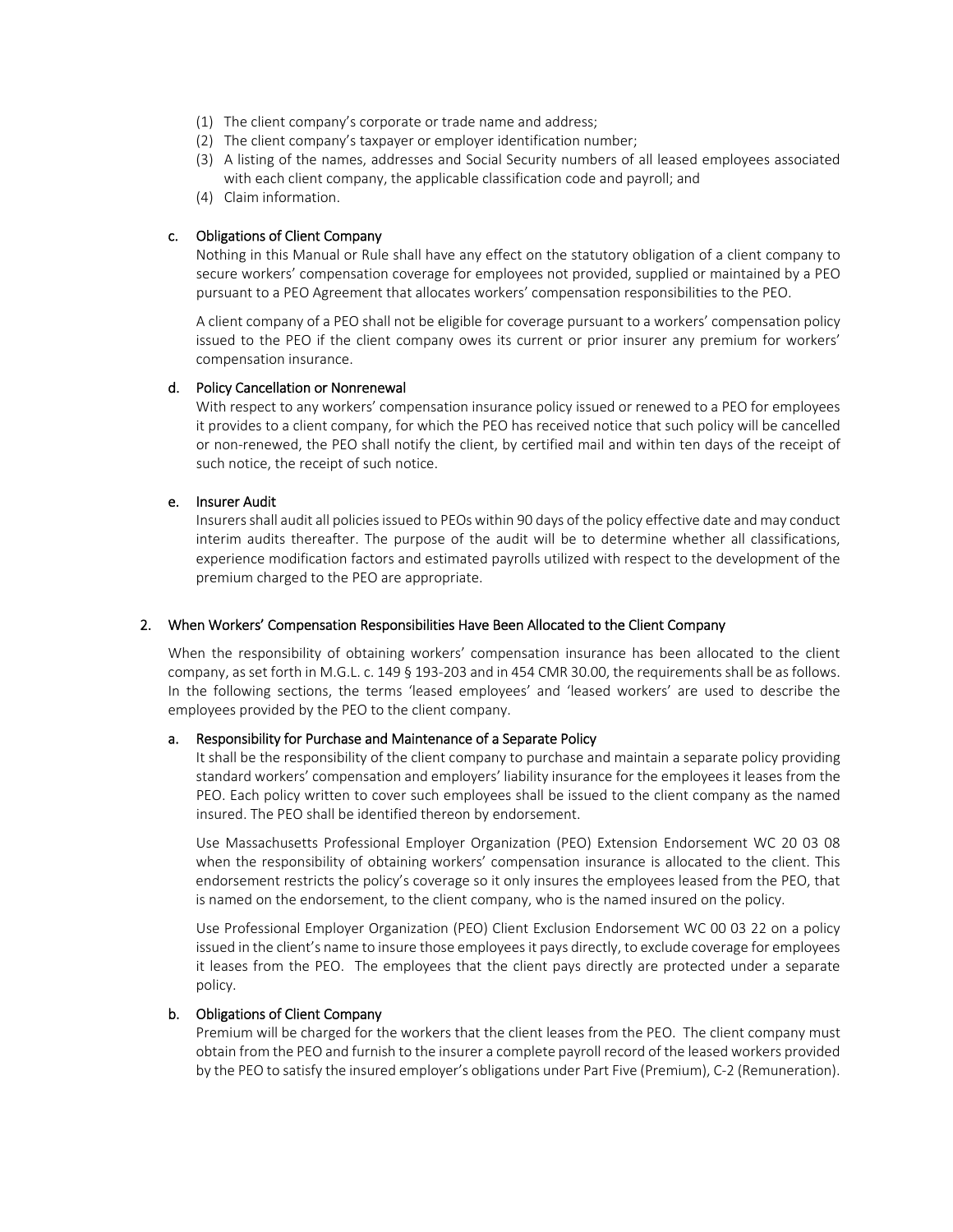The insurer or any rating organization licensed under M.G.L. C. 152, § 52C may take all reasonable steps to ascertain exposure under the policy issued to the client for employeesleased from the PEO and collect the appropriate premium by requiring:

- (1) A complete description of the client company's operations;
- (2) Physical inspection of client company premises pursuant to M.G.L. c. 152, § 64;
- (3) Audit of the client company's operations.

Nothing in this Manual or Rule shall have any effect on the statutory obligation of a client company to secure workers' compensation coverage for employees not provided, supplied or maintained by a PEO.

A client company of a PEO shall not be eligible for coverage if the client company owes its current or prior insurer any premium for workers' compensation insurance.

## c. Obligations of PEO to the Client's Insurer

Part Five (Premium), Sections F (Records) and G (Audit) of the client's policy apply to both the client and the PEO. The PEO is required to provide to the client's insurer upon request a complete payroll record of the workers leased from the PEO to the client company in order for the client to satisfy the insured employer's obligations under Part Five (Premium), C‐2 (Remuneration).

## d. Policy Cancellation or Nonrenewal

With respect to any workers' compensation insurance policy issued or renewed to a client of a PEO for employees it obtains from a PEO, for which the client has received notice that such policy will be cancelled or non-renewed, the client shall notify the PEO, by certified mail and within ten days, of the receipt of such notice.

## e. Insurer Audit

Insurers shall audit all policies issued to clients of PEOs with the Massachusetts Professional Employer Organization (PEO) Extension Endorsement attached within 90 days of the policy effective date and may conduct interim audits thereafter. The purpose of the audit will be to determine whether all classification, experience modification factors and estimated payroll utilized with respect to the development of the premium charged to the client are appropriate.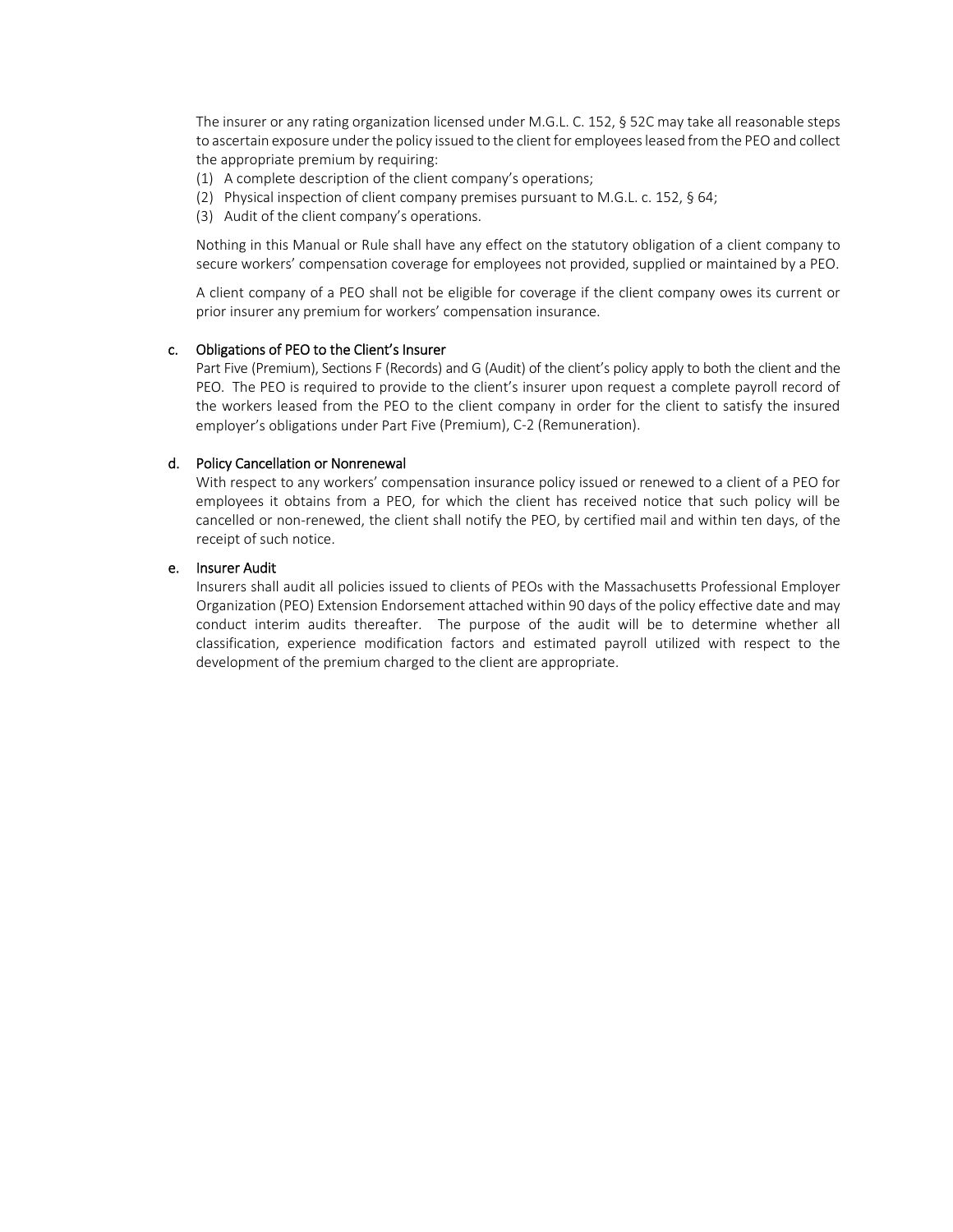# EXPERIENCE RATING PLAN MANUAL

## Massachusetts Exception to:

## Rule V – Special Rating Conditions, A – Employee Leasing / Professional Employer Organizations.

Rule 5A does not apply in Massachusetts. Refer to Rule IX‐E, Employee Leasing Arrangements, and Rule IX‐F, Professional Employer Organization ("PEO") Agreements, in the MA Manual.

The payroll and loss experience from policies of employee leasing companies and PEOs that have the Massachusetts Professional Employer Organization (PEO) / Employee Leasing Endorsement WC 20 03 04 attached shall be combined with the experience of the client company named on the endorsement for purposes of calculating an experience modification. The experience modification so calculated shall be applied to the client company's policy and all policies maintained for it by a leasing company or PEO.

The payroll and loss experience from policies of clients of PEOs that have the Massachusetts Professional Employer Organization Extension Endorsement WC 20 03 08 attached shall be combined with the experience of the client company for purposes of calculating an experience modification. The experience modification so calculated shall be applied to the client company's own policy, and on policies obtained to insure leased employees.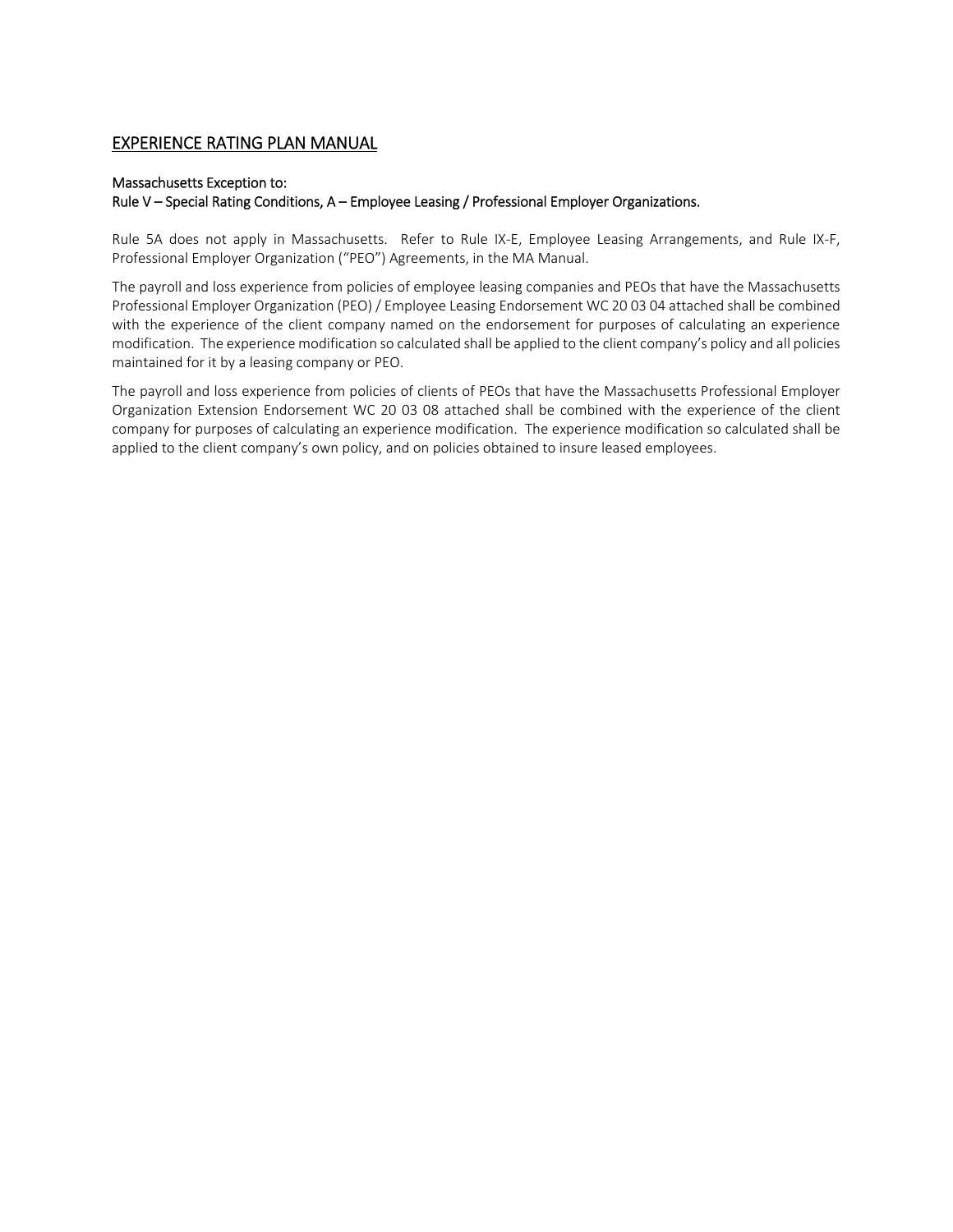#### *Effective April 1, 2020* Standard

#### MASSACHUSETTS PROFESSIONAL EMPLOYER ORGANIZATION (PEO) / EMPLOYEE LEASING ENDORSEMENT

As used in this endorsement, "employee leasing" shall mean an arrangement, whereby an entity utilizes the services of another entity to provide it with some or all of its workforce for a fee or other compensation under an employee leasing arrangement. The entity providing employee leasing services shall be referred to as the "employee leasing company" or "ELC." The entity receiving the services shall be referred to as the "client" or "client company."

As used in this endorsement, "professional employer agreement" shall mean a written contract by and between a client and a professional employer organization that establishes the PEO co-employment relationship, identifies covered employees, and allocates employer rights, responsibilities and obligations between the client and the PEO with respect to the covered employees. The entity providing professional employer services shall be referred to as the "professional employer organization" or "PEO." The entity receiving the services shall be referred to as the "client" or "client company."

Employees provided by either an ELC or a PEO to a client shall herein be referred to as "leased employees" or "leased workers."

This endorsement applies only with respect to those of your workers provided to the client company named in the Schedule below under either an employee leasing arrangement or a professional employer agreement that allocates to the PEO the responsibility of obtaining workers' compensation insurance. These are arrangements that are long term and not used to provide the client company temporary help services during seasonal or unusual conditions, such as temporary skill shortages or temporary special assignments and projects.

Part One (Workers' Compensation Insurance) and Part Two (Employers' Liability Insurance) will apply as though the client is the employer and is insured under this policy.

The insurance afforded by this endorsement is not intended to satisfy the client company's duty to secure its obligations under the workers' compensation law. We will not file evidence of this insurance on behalf of the client with any government agency.

We will not ask any other insurer of the client to share with us a loss covered by this endorsement. Premium will be charged for your workers leased to the client company shown below.

The policy may be cancelled pursuant to applicable law without need for us to send notice to the client company. It shall be your responsibility to notify the client of the cancellation, by certified mail and within ten days of your receipt of the cancellation notice. The cancellation of this policy shall not affect your rights and obligations as an ELC or PEO with respect to any other workers' compensation and employers' liability policy issued to you.

Part Four (Your Duty If Injury Occurs) applies to you and the client company shown below. The client company will recognize our right to defend under Part One and Part Two and our right to inspect under Massachusetts law and Part Six (Conditions).

The experience of the employees leased to the client company shall be separately maintained.

#### Schedule

Name of Client **Address** FEIN

Note: Use this endorsement with a policy showing Massachusetts in Item 3.A. of the Information Page when the insured (ELC or PEO) named in Item 1 of the Information Page fulfills its obligation to provide insurance for workers' compensation and employers' liability claims made by employees leased to an entity (the client) named in the endorsement Schedule, under a contractual agreement.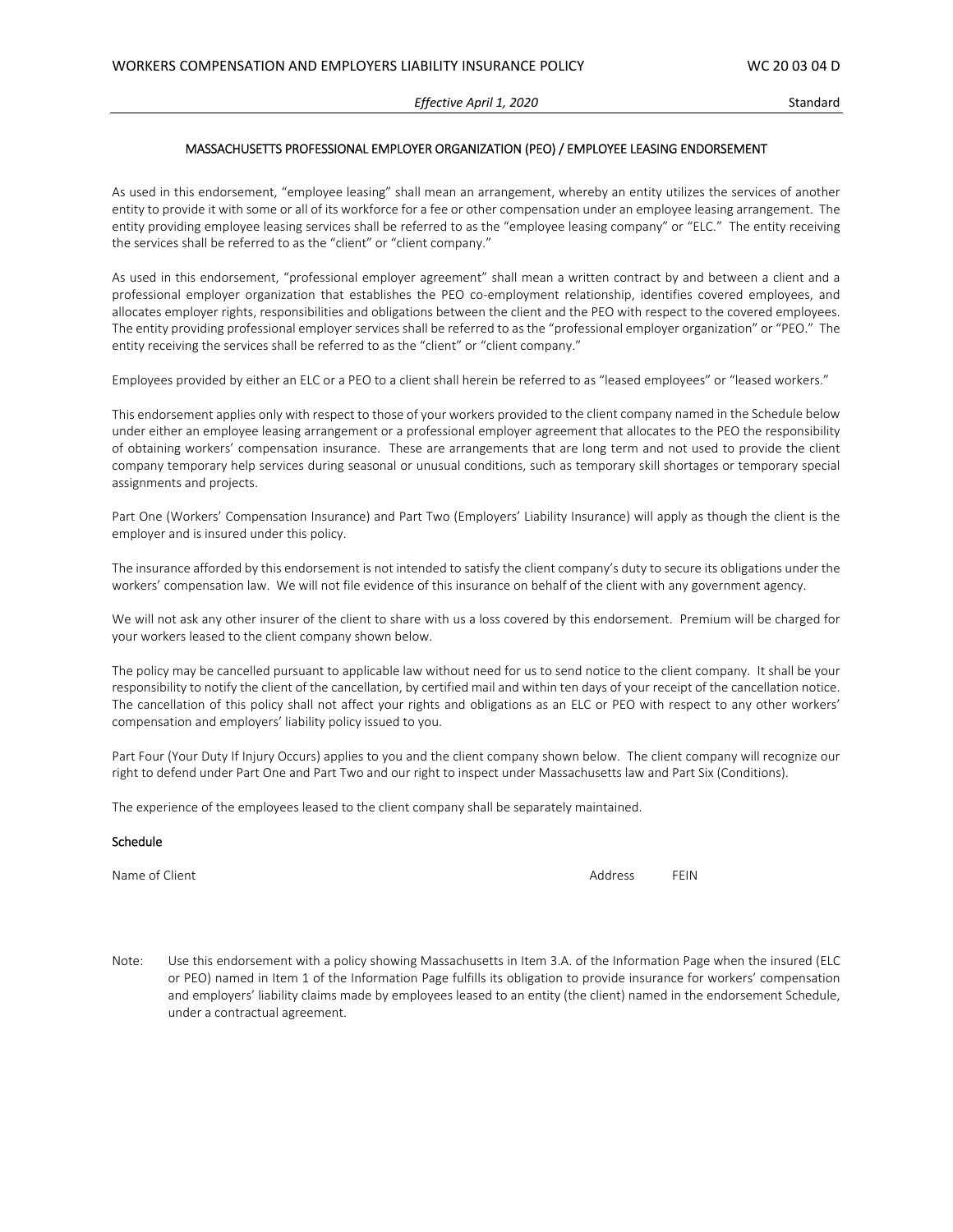#### MASSACHUSETTS PROFESSIONAL EMPLOYER ORGANIZATION (PEO) EXTENSION ENDORSEMENT

As defined in MGL c 149 §192 and 454 CMR 30.00 and as used in this endorsement, "Professional Employer Agreement" shall mean a written contract by and between a client and a Professional Employer Organization that establishes a PEO co-employment relationship, identifies covered employees, and allocates employer rights, responsibilities and obligations between the client and the PEO with respect to the covered employees. The entity providing professional employer services shall be referred to as the "Professional Employer Organization" or "PEO." The entity receiving the services shall be referred to as the "Client." The employees provided by the PEO to the client that are subject to the professional employer agreement shall be referred to as "leased workers" or "leased employees."

This endorsement applies only with respect to bodily injury to your leased workers in Massachusetts when provided by a PEO named in the Schedule below, subsequent to the execution of a Professional Employer Agreement that allocates to you, the Client, the responsibility of obtaining workers' compensation insurance. This endorsement excludes coverage for employees that you pay directly and workers provided to you on a temporary basis.

Part One (Workers' Compensation Insurance) and Part Two (Employers' Liability Insurance) of your policy will apply as though both the PEO and the Client are the employer and insured under this policy.

The insurance afforded by this endorsement is not intended to satisfy the PEO's duty to secure its obligations under the workers' compensation law. We will not file evidence of this insurance on behalf of the PEO with any governmental or regulatory agency.

We will not ask any insurer of the PEO to share with us a loss covered by this endorsement.

Premium will be charged for your leased workers while provided by the PEO. Part Five (Premium), Sections F (Records) and G (Audit) of your policy apply to both you and the PEO. You must obtain from the PEO and furnish to us, and the PEO is obligated to provide, a complete payroll record of your leased workers provided by the PEO to satisfy your obligations under Part Five (Premium), C‐2 (Remuneration).

The policy may be cancelled pursuant to applicable law without need for us to send notice to the PEO. It shall be your responsibility to notify the PEO of the cancellation, by certified mail and within ten days of your receipt of the cancellation notice. The cancellation of this policy shall not affect your rights and obligations with respect to any other workers' compensation and employers' liability policy issued to you.

Part Four (Your Duties If Injury Occurs) applies to you and the PEO. The PEO will recognize our right to defend under Parts One and Two and our right to inspect under Massachusetts law and Part Six (Conditions).

We shall audit this policy within 90 days of the policy effective date and may conduct interim audits thereafter. The purpose of the audit will be to determine whether all classifications, experience modification factors and estimated payroll utilized with respect to the development of the premium charged are appropriate.

#### Schedule

Name of PEO **Address FEIN** 

This endorsement changes the policy to which it is attached and is effective on the date issued unless otherwise stated.

Note: Use this endorsement with a policy showing Massachusetts in Item 3A of the Information Page when the insured (a Client of a PEO) named in Item 1 of the Information Page fulfills its obligation to provide insurance for workers' compensation and employers' liability claims made by employees provided to the insured by a PEO under a contractual agreement that allocates to the Client the responsibility of providing workers' compensation.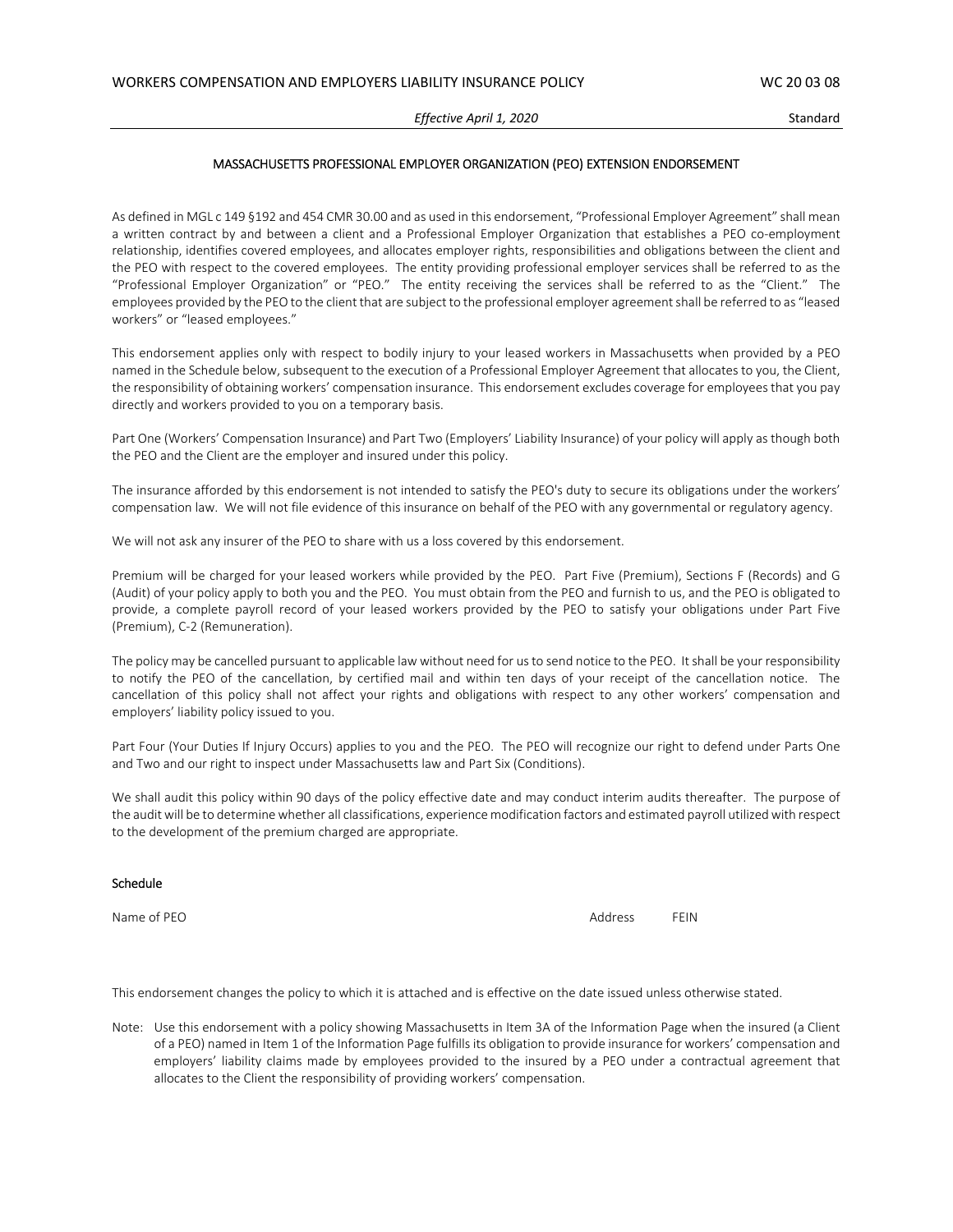(Ed. 1‐06)

## PROFESSIONAL EMPLOYER ORGANIZATION (PEO) CLIENT EXCLUSION ENDORSEMENT

As used in this endorsement, a PEO arrangement is any arrangement under contract or agreement, written or otherwise, whereby one entity obtains or leases any or all of its workers from another entity for a fee or other compensation. The third party providing PEO services will be referred to as a "PEO." The entity receiving the services will be referred to as a "client."

This endorsement is used to exclude leased workers from your policy, which only covers your direct (non‐leased) workers. Your policy, to which this endorsement is attached, does not provide coverage for workers you lease from any PEO(s) listed below or others added subsequent to policy issuance even if not endorsed on the policy. Any changes to such information must be reported to the carrier immediately.

Schedule

PEO Address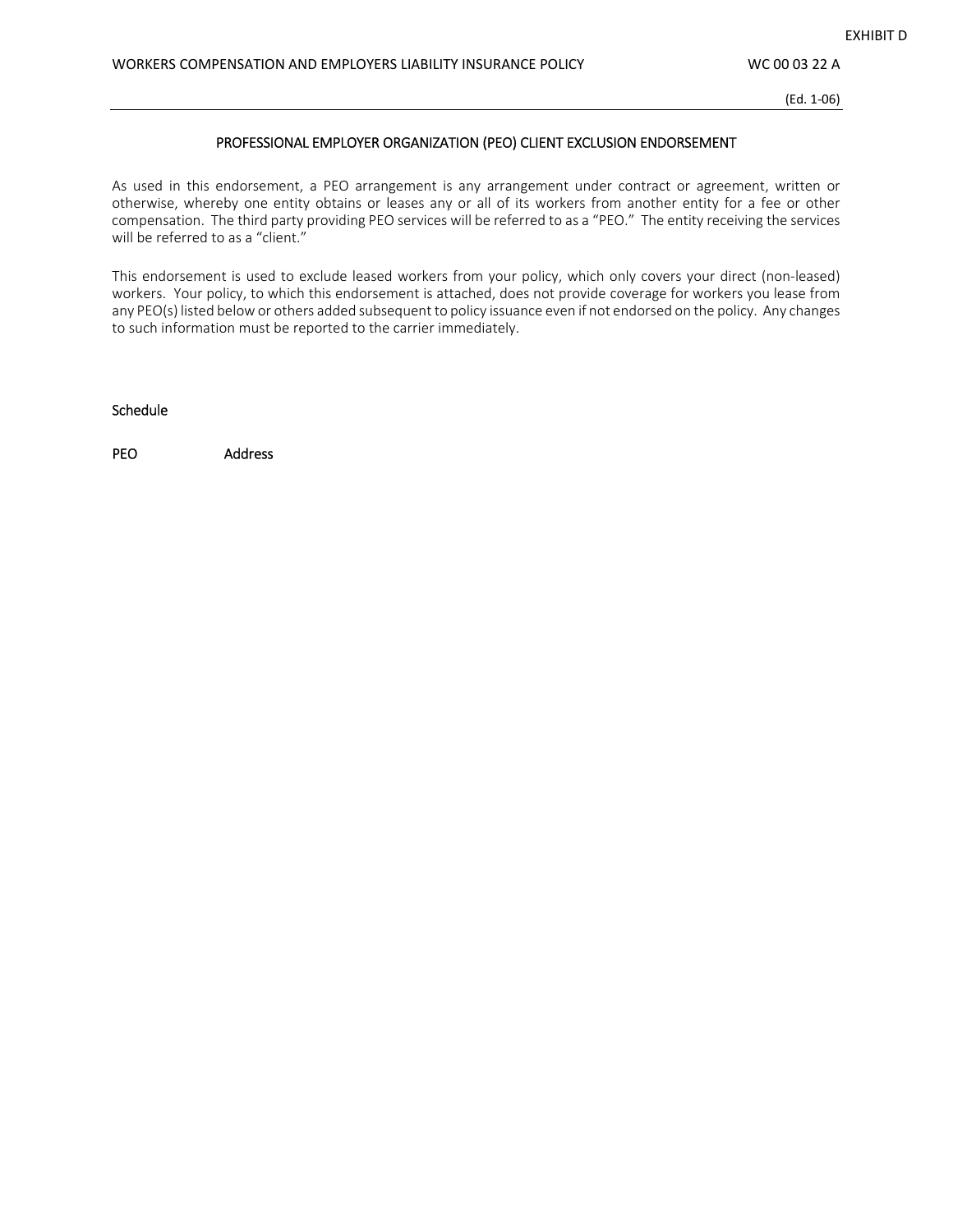#### MASSACHUSETTS EXCLUSION OF COVERAGE FOR LEASED EMPLOYEES ENDORSEMENT (LABOR CONTRACTORS)

This endorsement excludes coverage for those of your workers who are leased to a client company under an "employee leasing arrangement" as defined in Massachusetts Regulation 211 CMR 111.00 or under a "professional employer agreement" as defined in Massachusetts Regulation 454 CMR 30.00.

This endorsement provides coverage for those of your workers who are not leased to a client company under an employee leasing arrangement or a professional employer agreement.

This endorsement provides coverage for the insured labor contractor's own staff and any workers provided on a temporary basis during seasonal or unusual conditions, including by way of example and without limitation:

- To cover employee absences or leaves from which the permanent employee will return to work, such as maternity leave, vacation, or jury duty.
- To fill temporary skill shortages for a specified period of time.
- To temporarily staff for seasonal workload for a specified period of time.
- To staff a special assignment or project for a specified period of time where the employee(s) will be terminated or reassigned upon completion.
- To cover temp-to-hire or probationary hiring situations.

If, at any time, you enter into an employee leasing arrangement or a professional employer organization agreement in which you have been allocated the responsibility of providing workers' compensation insurance for the leased workers, then it is your responsibility to purchase and maintain a separate policy providing standard workers' compensation and employers' liability insurance for those leased employees, as required by Massachusetts Workers' Compensation and Employers Liability Insurance Manual Rules IX‐E and IX‐F.

- Note: 1. This endorsement must be attached to every policy showing Massachusetts in Item 3A of the Information Page where the named insured is an employee leasing company or PEO when coverage is being provided for the leasing company's or PEO's own employees that it does not lease out.
	- 2. This endorsement must be attached to every residual market policy showing Massachusetts in Item 3A of the Information Page where the named insured is a labor contractor to restrict coverage to the labor contractor's nonleased employees.
	- 3. This endorsement may be attached to a voluntary policy showing Massachusettsin Item 3A of the Information Page where the named insured is a labor contractor to restrict coverage to the labor contractor's non-leased employees.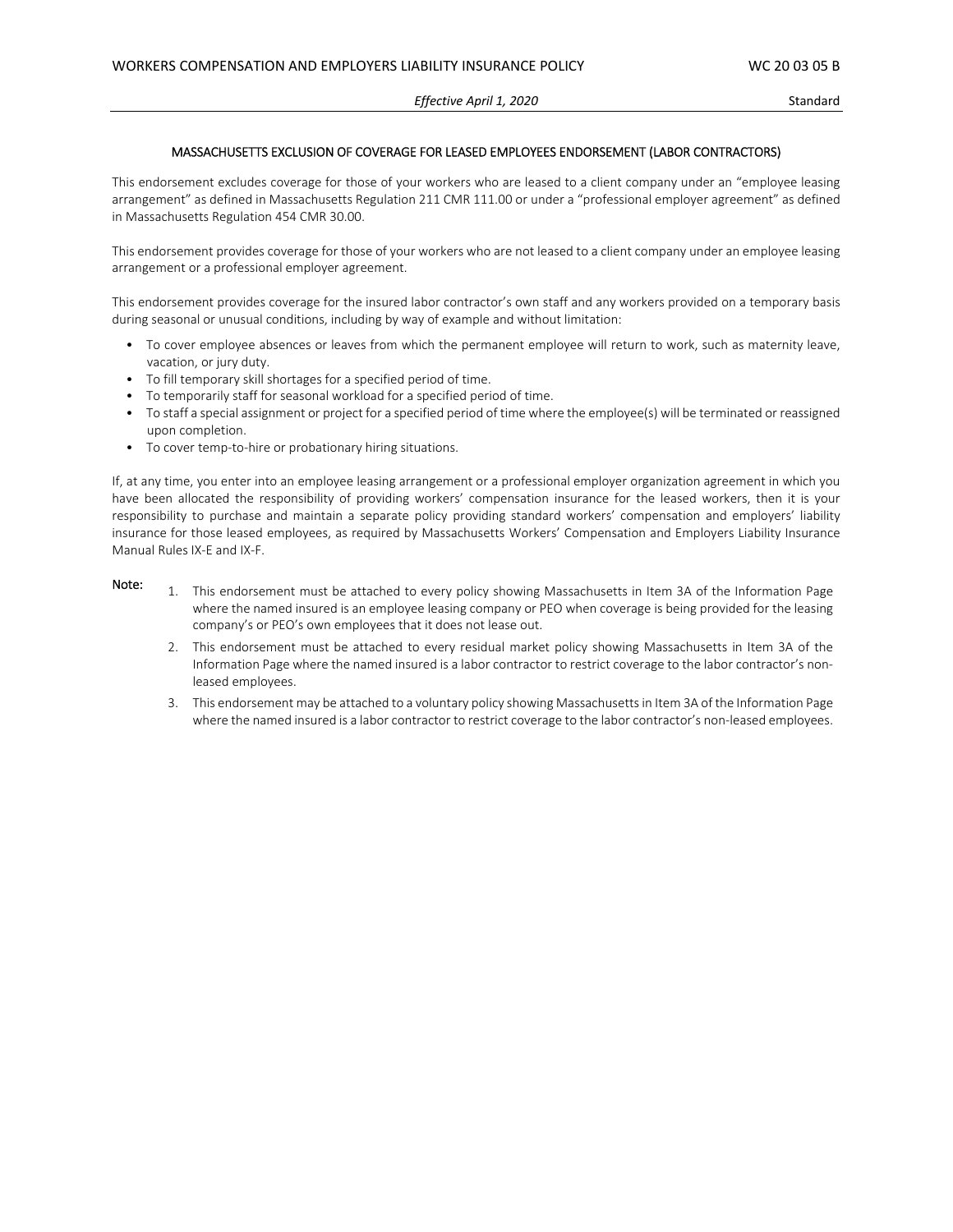Standard

#### **ALTERNATE EMPLOYER ENDORSEMENT**

This endorsement applies only with respect to bodily injury to your employees while in the course of special or temporary employment by the alternate employer in the state named in Item 2 of the Schedule. Part One (Workers Compensation Insurance) and Part Two (Employers Liability Insurance) will apply as though the alternate employer is insured. If an entry is shown in Item 3 of the Schedule the insurance afforded by this endorsement applies only to work you perform under the contract or at the project named in the Schedule.

Under Part One (Workers Compensation Insurance) we will reimburse the alternate employer for the benefits required by the workers compensation law if we are not permitted to pay the benefits directly to the persons entitled to them.

The insurance afforded by this endorsement is not intended to satisfy the alternate employer's duty to secure its obligations under the workers compensation law. We will not file evidence of this insurance on behalf of the alternate employer with any government agency.

We will not ask any other insurer of the alternate employer to share with us a loss covered by this endorsement.

Premium will be charged for your employees while in the course of special or temporary employment by the alternate employer.

The policy may be canceled according to its terms without sending notice to the alternate employer.

Part Four (Your Duties If Injury Occurs) applies to you and the alternate employer. The alternate employer will recognize our right to defend under Parts One and Two and our right to inspect under Part Six.

#### Schedule

- 1. Alternate Employer **Address** Address and Address Address Address Address Address Address Address Address Address Address Address Address Address Address Address Address Address Address Address Address Address Address Ad
- 2. State of Special or Temporary Employment
- 3. Contract or Project
- Note: 1. This endorsement may be used when the insured named in Item 1 of the Information Page has agreed to provide insurance against workers compensation and employers liability claims made by employees of the insured against a special or temporary employer named in the endorsement Schedule.
	- 2. This endorsement may be used only if the state of temporary or special employment is a state shown in Item 3.A. of the Information Page.
	- 3. If the insured is in the business of providing temporary workers for others, the insurer may show the alternate employers in the Schedule by the words "all" or "any."
	- 4. Three uses of this endorsement are illustrated here:
		- a. Use this endorsement if the policy is issued to a contractor (the insured) who is required by an oil company (as alternate or special employer) to provide workers compensation and employers liability insurance to protect the oil company from claims brought by the contractor's employees.
		- b. Use this endorsement if the policy is issued to a business that operates and manages property for others (the insured) who is required by the property owner (the alternate employer) to provide this insurance to protect the owner from claims brought by employees of the operator/manager.
		- c. Use this endorsement if the policy is issued to a supplier of temporary office help (the insured) who is required by its customer (the user of the temporary office help—the alternate employer) to provide this insurance to protect the customer from claims brought by the insured's employees against the alternate employer.
	- 5. Show an appropriate entry to Item 3 to limit the endorsement to apply only to specific jobs or contracts of the insured. This endorsement may not be used to limit coverage to specific jobs or contracts in Wisconsin.
	- 6. If this endorsement is used because of temporary or special employment in Illinois, the carrier must send a written notice of cancelation to all Illinois Alternate Employers shown in the Schedule.
	- 7. If a PEO has contracted to provide or lease employees to a Massachusetts client and workers compensation responsibilities have been allocated to the PEO, then the Massachusetts Professional Employer Organization (PEO) / Employee Leasing Endorsement, WC200304D, must be used.
	- 8. If a PEO has contracted to provide or lease employees to a Massachusetts client and workers compensation responsibilities have been allocated to the client, then the Massachusetts Professional Employer Organization (PEO) Extension Endorsement, WC200308, must be used.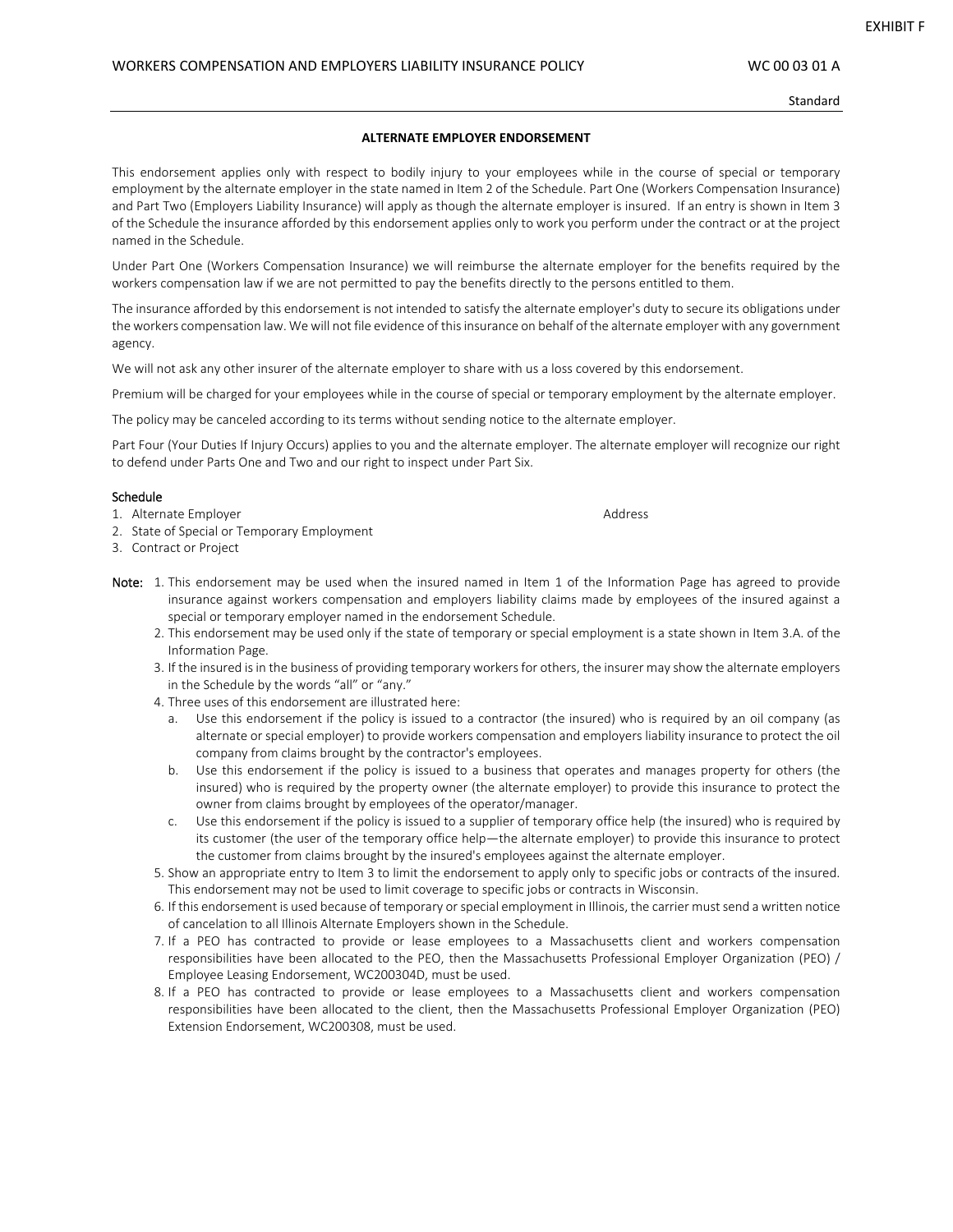

# **MASSACHUSETTS WORKERS' COMPENSATION ASSIGNED RISK POOL CLIENT OF LABOR CONTRACTOR SUPPLEMENTAL APPLICATION**

If you are making application for Assigned Risk Pool coverage, refer to the *Pool Procedures for New Applications* on **www.WCRIBMA.org**. If you regularly have employees provided to you by another business, whether from an employee leasing company, PEO, staffing agency, or temporary employment agency, complete a separate Client of Labor Contractor Supplemental Application for each company from whom you obtain employees.

#### **EMPLOYER INFORMATION**

From Part I of the Client Company's Application for Assigned Risk Pool Coverage.

| 1.       | Client Name:                                                                                                                                                                                                                                                                                                                                                                                                                                                                                                                                                                                                                                                                                                                                                                                          |
|----------|-------------------------------------------------------------------------------------------------------------------------------------------------------------------------------------------------------------------------------------------------------------------------------------------------------------------------------------------------------------------------------------------------------------------------------------------------------------------------------------------------------------------------------------------------------------------------------------------------------------------------------------------------------------------------------------------------------------------------------------------------------------------------------------------------------|
| 2.       | a. FEIN:                                                                                                                                                                                                                                                                                                                                                                                                                                                                                                                                                                                                                                                                                                                                                                                              |
|          | <b>LABOR CONTRACTOR INFORMATION</b>                                                                                                                                                                                                                                                                                                                                                                                                                                                                                                                                                                                                                                                                                                                                                                   |
| 3.       |                                                                                                                                                                                                                                                                                                                                                                                                                                                                                                                                                                                                                                                                                                                                                                                                       |
| 4.       | b. Website: the contract of the contract of the contract of the contract of the contract of the contract of the contract of the contract of the contract of the contract of the contract of the contract of the contract of th<br>a. FEIN: All and the state of the state of the state of the state of the state of the state of the state of the                                                                                                                                                                                                                                                                                                                                                                                                                                                     |
| 5.       | Do you have a written contract with the labor contractor named above? IF YES, ATTACH A COPY.<br><b>YES</b><br>N <sub>O</sub>                                                                                                                                                                                                                                                                                                                                                                                                                                                                                                                                                                                                                                                                          |
| 6.       | The labor contractor is required to provide workers' compensation insurance for the employees they provide to you.<br>ATTACH EVIDENCE OF SUCH INSURANCE. (Not applicable if a PEO has allocated workers' compensation responsibilities to the client.)                                                                                                                                                                                                                                                                                                                                                                                                                                                                                                                                                |
|          | <b>EMPLOYEES PROVIDED</b>                                                                                                                                                                                                                                                                                                                                                                                                                                                                                                                                                                                                                                                                                                                                                                             |
| 7.       | Employees Obtained: Supply information about all employees provided to you for the past 12 months by the labor contractor named above.                                                                                                                                                                                                                                                                                                                                                                                                                                                                                                                                                                                                                                                                |
|          | # of Employees<br>Estimated Payroll / Cost of Service<br>Duties                                                                                                                                                                                                                                                                                                                                                                                                                                                                                                                                                                                                                                                                                                                                       |
|          |                                                                                                                                                                                                                                                                                                                                                                                                                                                                                                                                                                                                                                                                                                                                                                                                       |
| 8.<br>9. | What type of services does the above labor contractor provide to your organization?<br><b>Employee Leasing</b><br>Special Assignment or Project Work<br>Long Term Staffing (more than 6 months)<br>Provide Supplemental Help for Seasonal Business Increases<br>Temporary to Permanent Hire by the Client<br>Provide Temporary Replacements for Absent Employees<br>Provide Skilled Professionals during Skill Shortages<br>Placement Services (client pays employees)<br>PEO with Workers' Compensation Allocated to PEO<br>PEO with Workers' Compensation Allocated to Client<br>Explain how frequently you obtain employees from the labor contractor named above and how long you expect the arrangement to last.                                                                                 |
|          |                                                                                                                                                                                                                                                                                                                                                                                                                                                                                                                                                                                                                                                                                                                                                                                                       |
| 10.      | Do you obtain your entire workforce from the labor contractor named above?<br><b>YES</b><br>N <sub>O</sub>                                                                                                                                                                                                                                                                                                                                                                                                                                                                                                                                                                                                                                                                                            |
|          | 11. If you no longer obtain employees from the labor contractor named above, provide the termination date. ____                                                                                                                                                                                                                                                                                                                                                                                                                                                                                                                                                                                                                                                                                       |
|          | 12. Do you regularly use the services of any other labor contractors?<br><b>YES</b><br>N <sub>O</sub><br>If YES, complete a separate Client of Labor Contractor Supplemental Application for each, AND ATTACH.                                                                                                                                                                                                                                                                                                                                                                                                                                                                                                                                                                                        |
|          | <b>EMPLOYER &amp; PRODUCER STATEMENTS:</b> I understand that this Client of Labor Contractor Supplemental Application is being submitted as an attachment<br>to the employer's Massachusetts Assigned Risk Pool Application for Workers' Compensation Insurance and is part of that application.<br>By signing this application, I am stating that I am the employer or have been authorized by the employer to complete this application, and I have read,<br>understand and confirm that the Applicant's Agreements, the Fraud Notice, and the Producer's Statement agreed to on the Pool Application are<br>applicable to this form as well.<br><b>EMPLOYER'S SIGNATURE</b><br><b>PRODUCER'S SIGNATURE</b><br><b>DATE</b><br><b>DATE</b><br>(Sole Proprietor, Partner, Officer, Member or Trustee) |